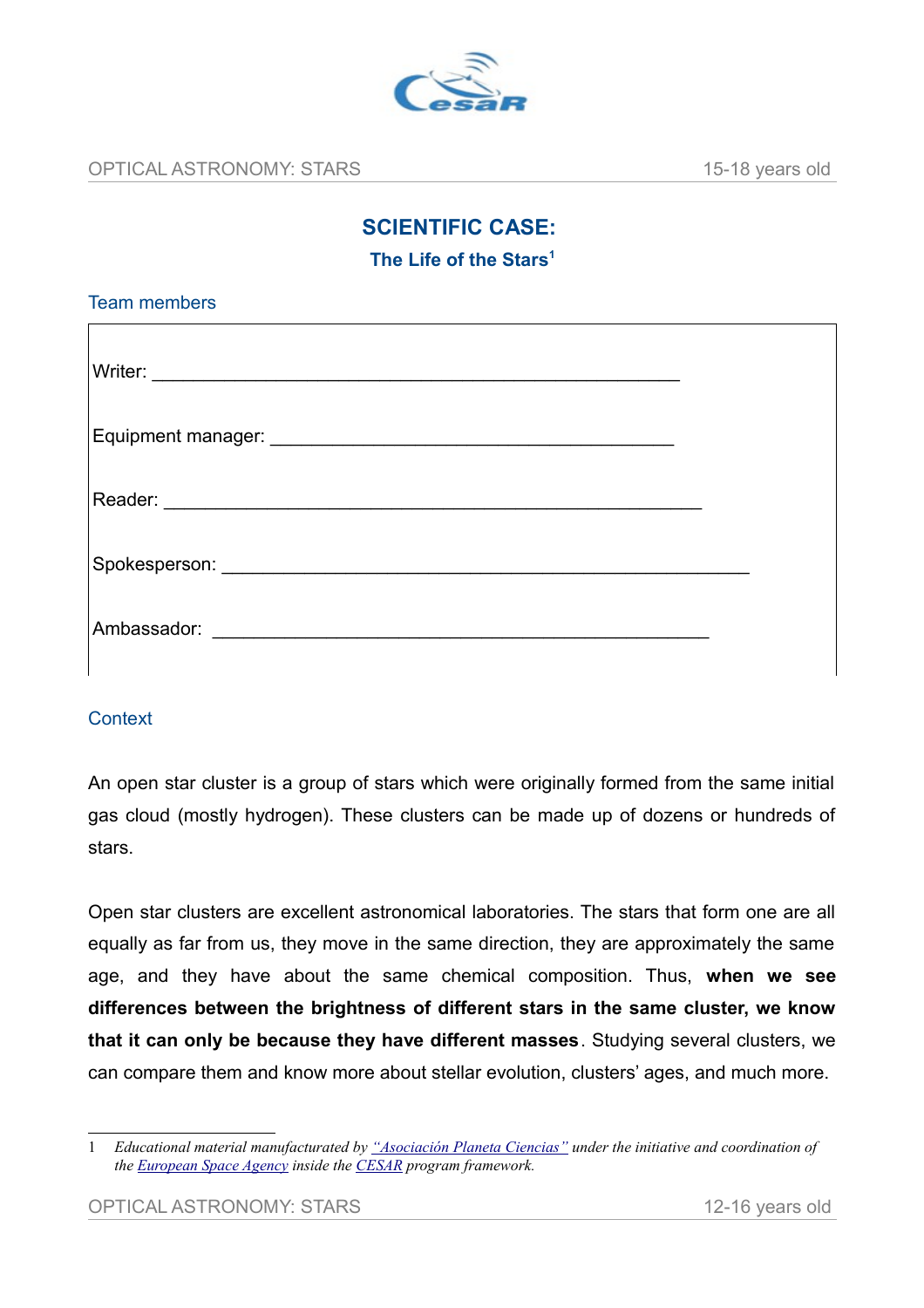



*The Pleiades. NASA, ESA, AURA/Caltech, Palomar Observatory. Source:<http://hubblesite.org/newscenter/archive/releases/2004/20/image/a/Author>*

This and other research have allowed us to find out the different types of stars that exist and how most of them evolve. Take a minute to understand the following plot.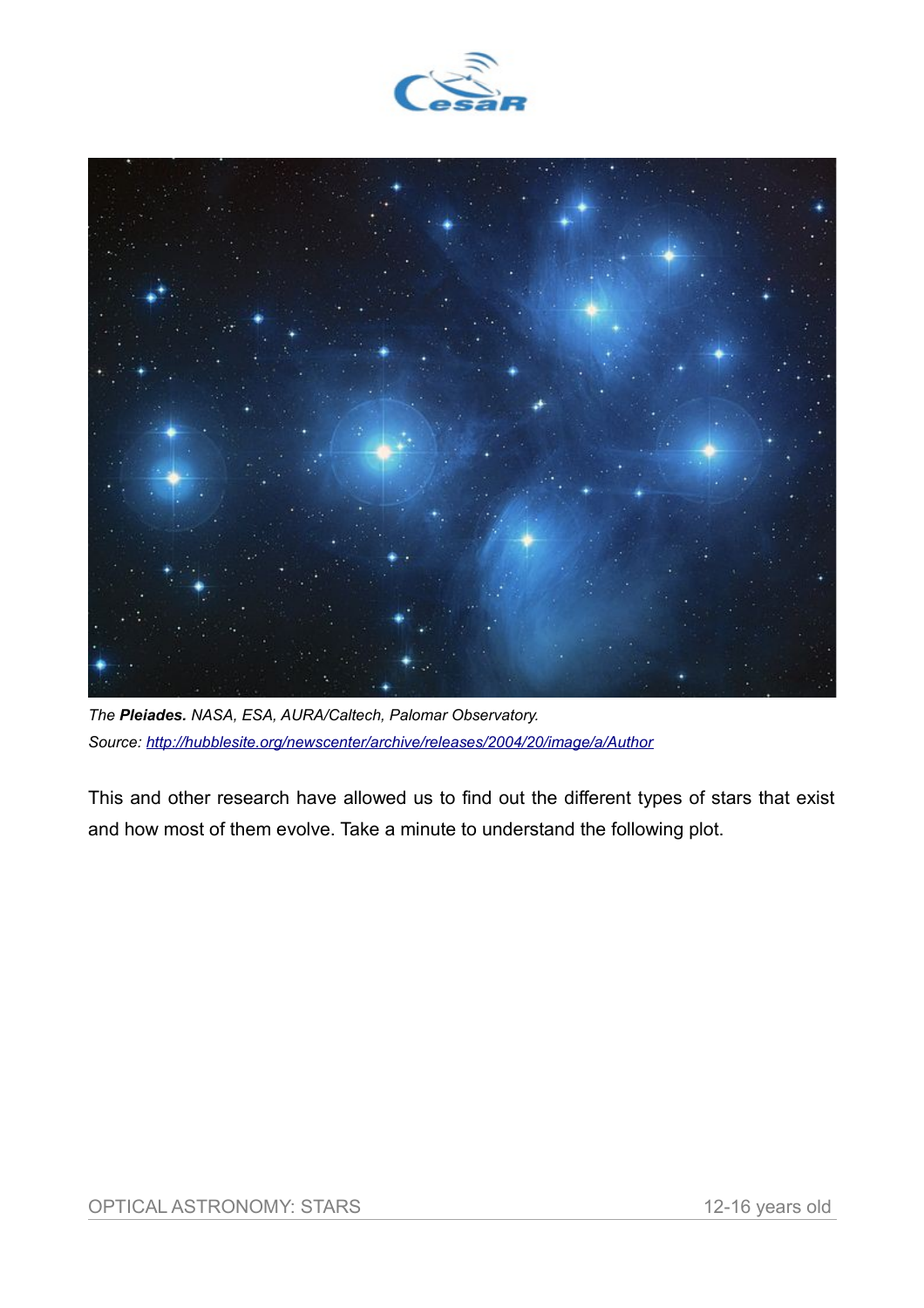



*Hertzsprung-Russell Diagram. Credit: ESA. <http://sci.esa.int/education/35774-stellar-radiation-stellar-types/?fbodylongid=1703>*

Nearly all stars are in one of the places shown on the graph. For instance, there are no blue stars with luminosity 10. But there are, in fact, stars with luminosity 10<sup>4</sup>. Also, as you can see, most of them are in the **Main Sequence**.

Each star has an age, and because they can live thousands of millions os years, we can only known how they evolve by observing relationships between different stars. In the following plot, you can see how some of them change over time. That is, we took some stars (dots) and we traced a line that describes how their temperature changes over time.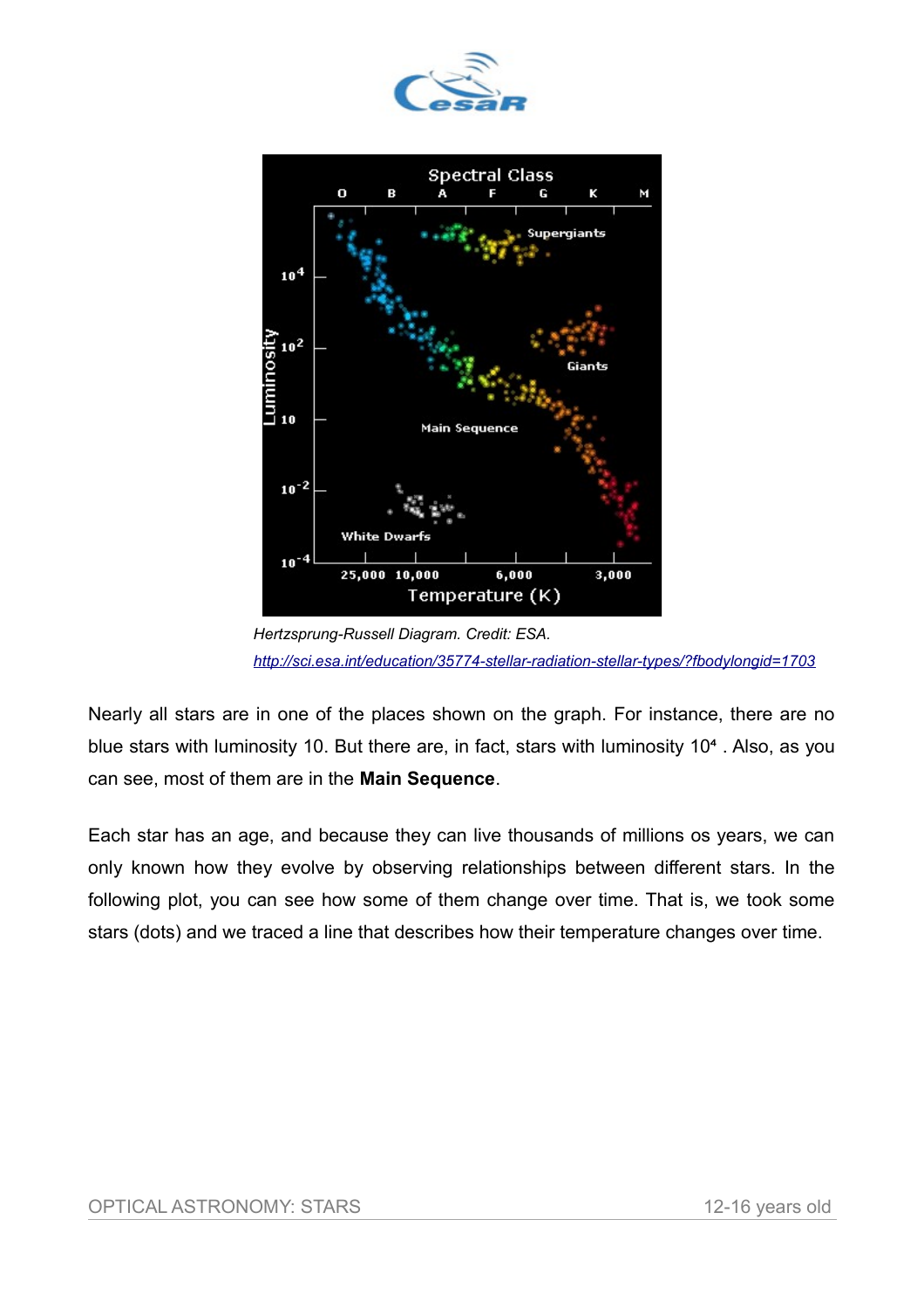



*HR Diagram showing paths of stars with different masses. Credit: ESA. <http://sci.esa.int/jump.cfm?oid=36828>*

More educational resources:

Hertzsprung-Russell Diagram:<http://sci.esa.int/jump.cfm?oid=35774>

CESAR project:<http://cesar.esa.int/index.php?ChangeLang=en>

ESA education:<http://www.esa.int/Education>

CESAR booklets: [http://cesar.esa.int/index.php?](http://cesar.esa.int/index.php?Section=Booklets&ChangeLang=en) [Section=Booklets&ChangeLang=en](http://cesar.esa.int/index.php?Section=Booklets&ChangeLang=en)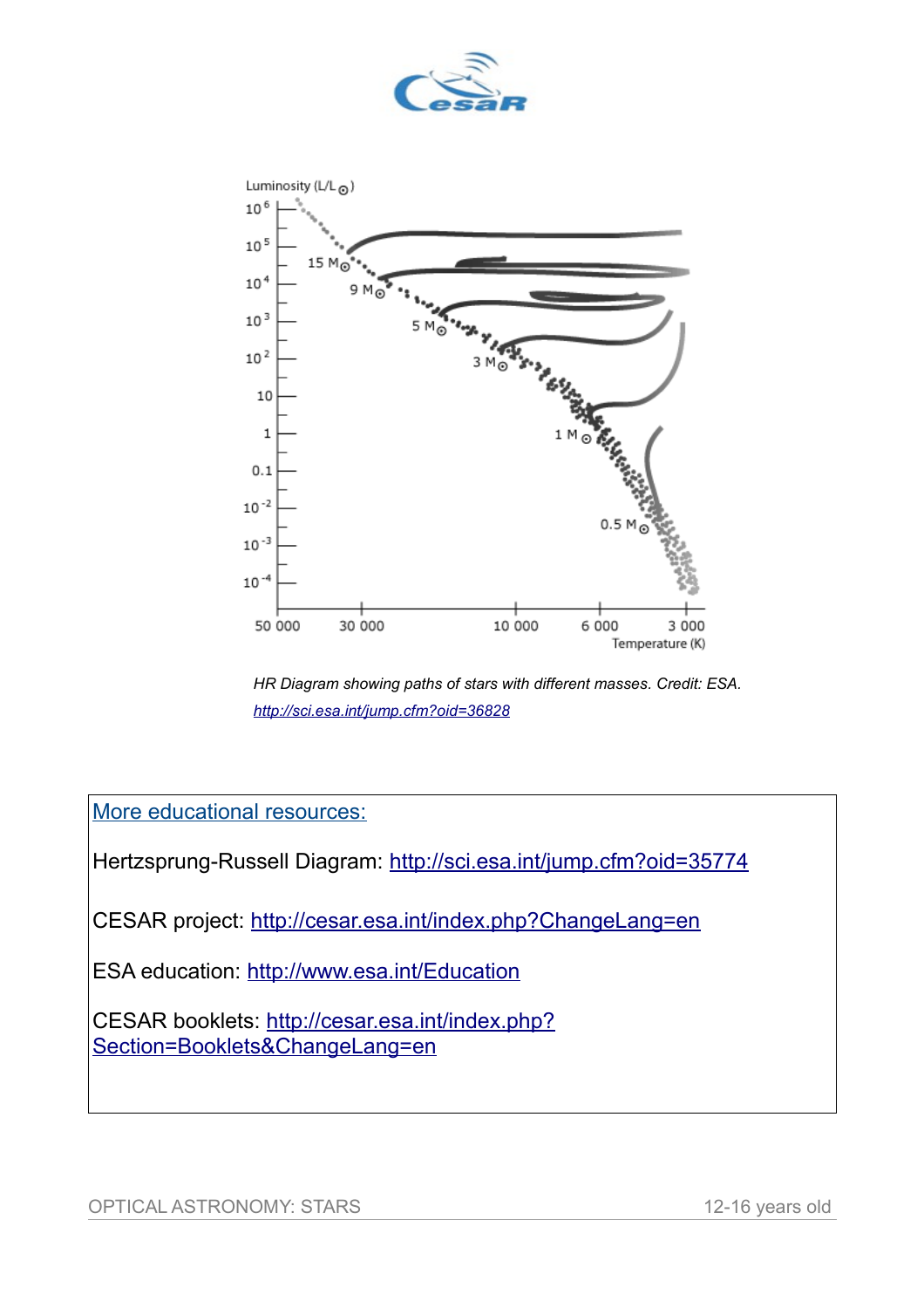

## **Scientific case: Study of Hertzsprung-Russell Diagram**

We are going to study the evolution of an arbitrary star: the Sun.

#### Research equipment:

You have access to these:

- Colour pencils, paper, rubber.
- Sellotape/glue stick. Scissors.
- H-R Diagram poster.
- Cutouts with information about different stars.

#### **Procedure**

1. Each group will be given coutouts with incomplete information about some celestial objects (all of them are, have been, or will be, similar to the Sun).

| Name of the celestial object                      |  |
|---------------------------------------------------|--|
| Image (credit: ESA, NASA. Hubble Space Telescope) |  |
|                                                   |  |
|                                                   |  |
|                                                   |  |
|                                                   |  |

# **Description**

⊁

| Age (years)                         |  |
|-------------------------------------|--|
| Radius (compared to the Sun's)      |  |
| Temperature (compared to the Sun's) |  |
| Brightness (compared to the Sun's)  |  |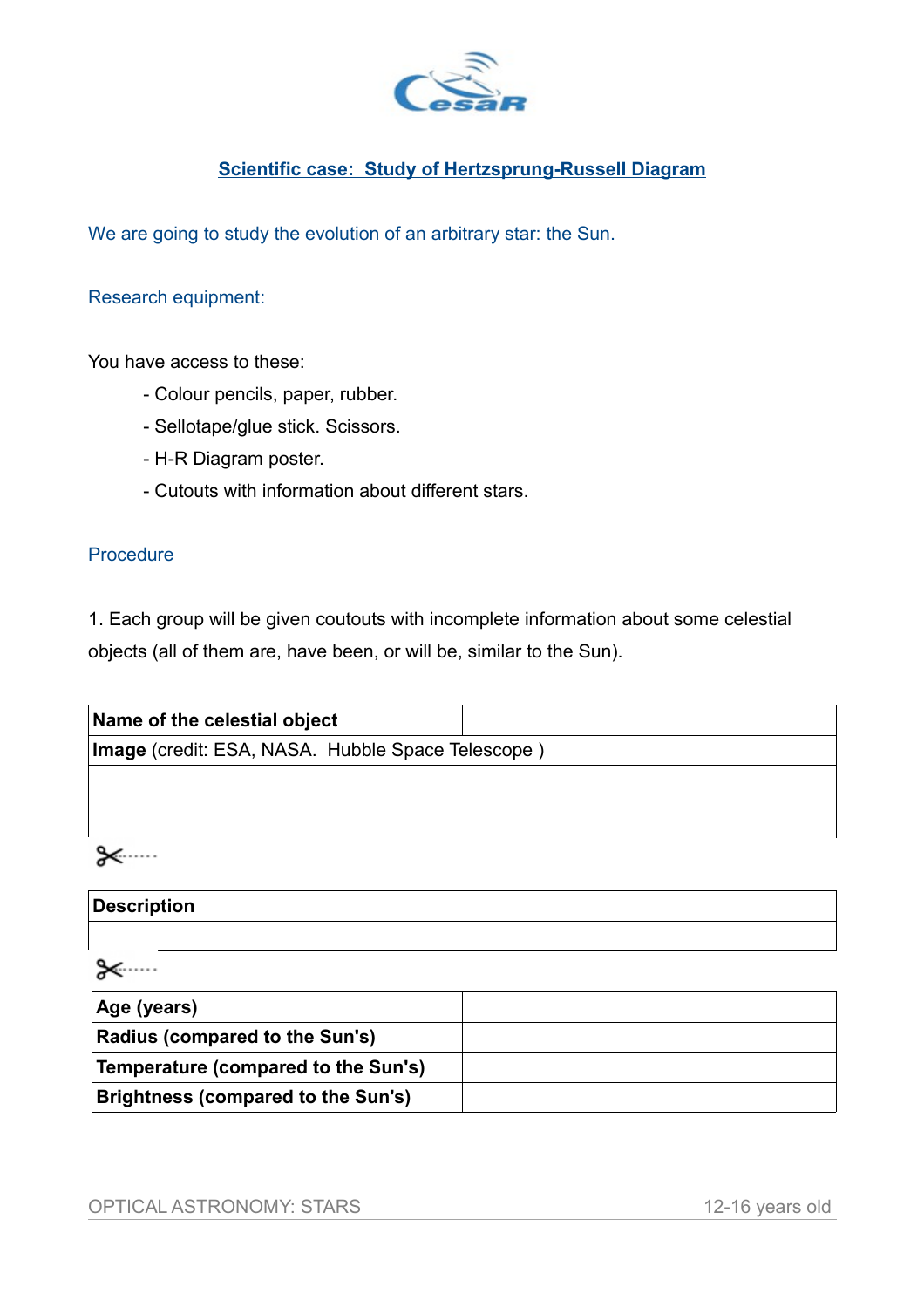

2. Each cutout corresponds to a place on the H-R Diagram poster, which will be hung on the wall. As you can see, this diagram traces a line that describes the Sun's evolution from its birth to its death.

3. The aim of each group is to glue the cutouts they have on the correct spot of the diagram.

4. Observing where other groups place the cutouts is vital in order to share information.

5. If you have any doubts, ask the educators or other groups. Never hesitate to ask questions and share your work with others!

If you need extra information or if you are interested in learning more, you can use this [Interactive Hertzsprung-Russell Diagram.](https://starinabox.lco.global/#selectlang)